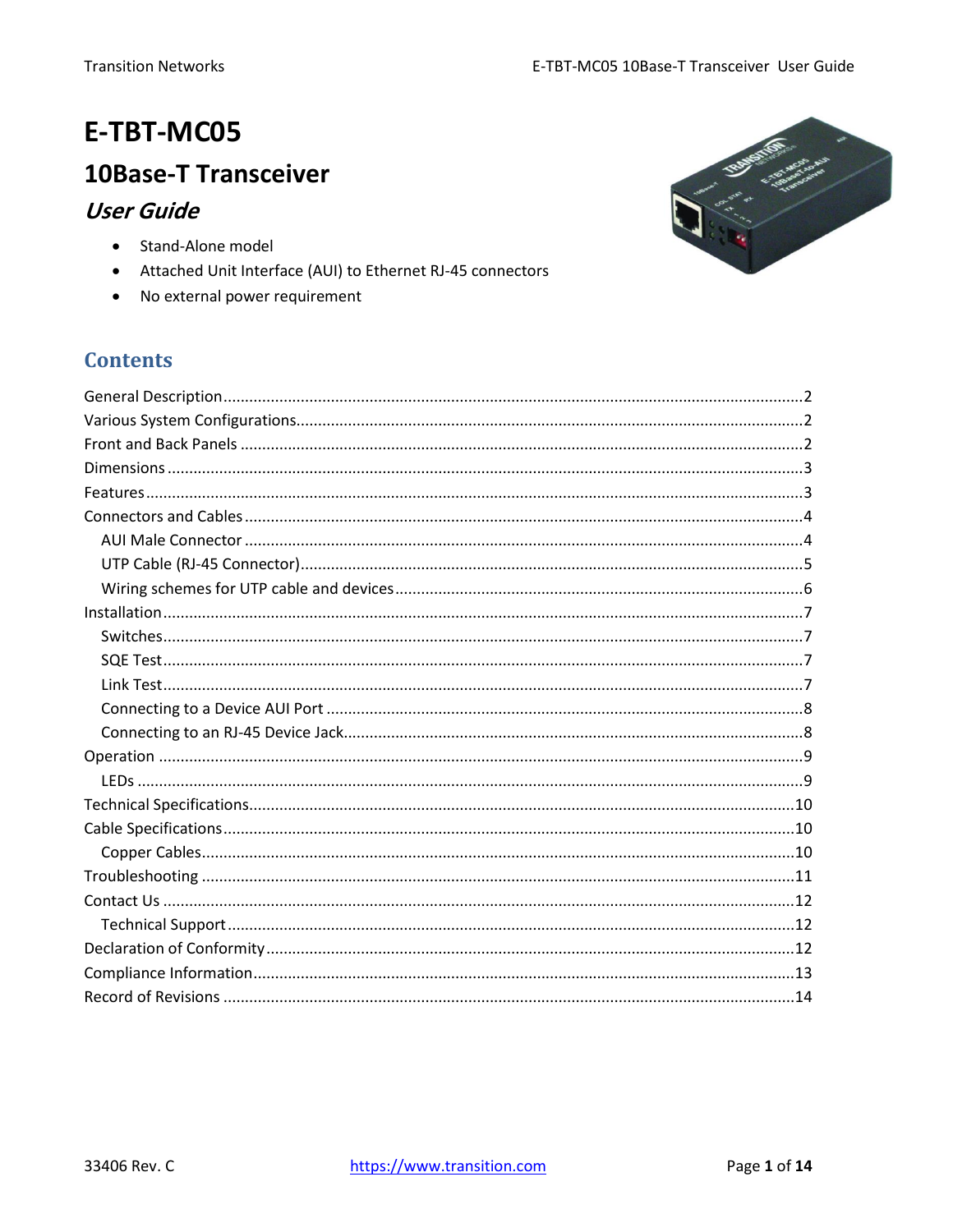# <span id="page-1-0"></span>**General Description**

The E-TBT-MC05, IEEE802.3 compliant Ethernet transceiver uses 10Mbps Ethernet CSMA/CD protocol to provide a connection interface to 10Base-T Ethernet unshielded twisted-pair (UTP) cables. The transceiver connects to the AUI connector of an Ethernet device via standard AUI cable.

The E-TBT-MC05 transceiver is a media access unit (MAU) that connects the AUI port of data terminal equipment, repeaters, or other network devices either directly or through an AUI cable to an Ethernet 10BASE-T device. The Ethernet device is connected to the transceiver through an unshielded or shielded twisted-pair copper cable with RJ-45 connector ends.

# <span id="page-1-1"></span>**Various System Configurations**



Figure 1 shows various examples of transceiver system configurations.

**Figure 1: Transceiver System Configurations**

## <span id="page-1-2"></span>**Front and Back Panels**

The E-TBT-MC05, IEEE802.3 compliant Ethernet transceiver uses 10Mbps Ethernet CSMA/CD protocol to provide a connection interface to 10Base-T Ethernet unshielded twisted-pair (UTP) cables. The transceiver connects to the AUI connector of an Ethernet device via standard AUI cable. Figure 2 shows the front and back panels of the E-TBT-MC05 transceiver.



**Figure 2: E-TBT-MC05 Transceiver Front and Back Panels**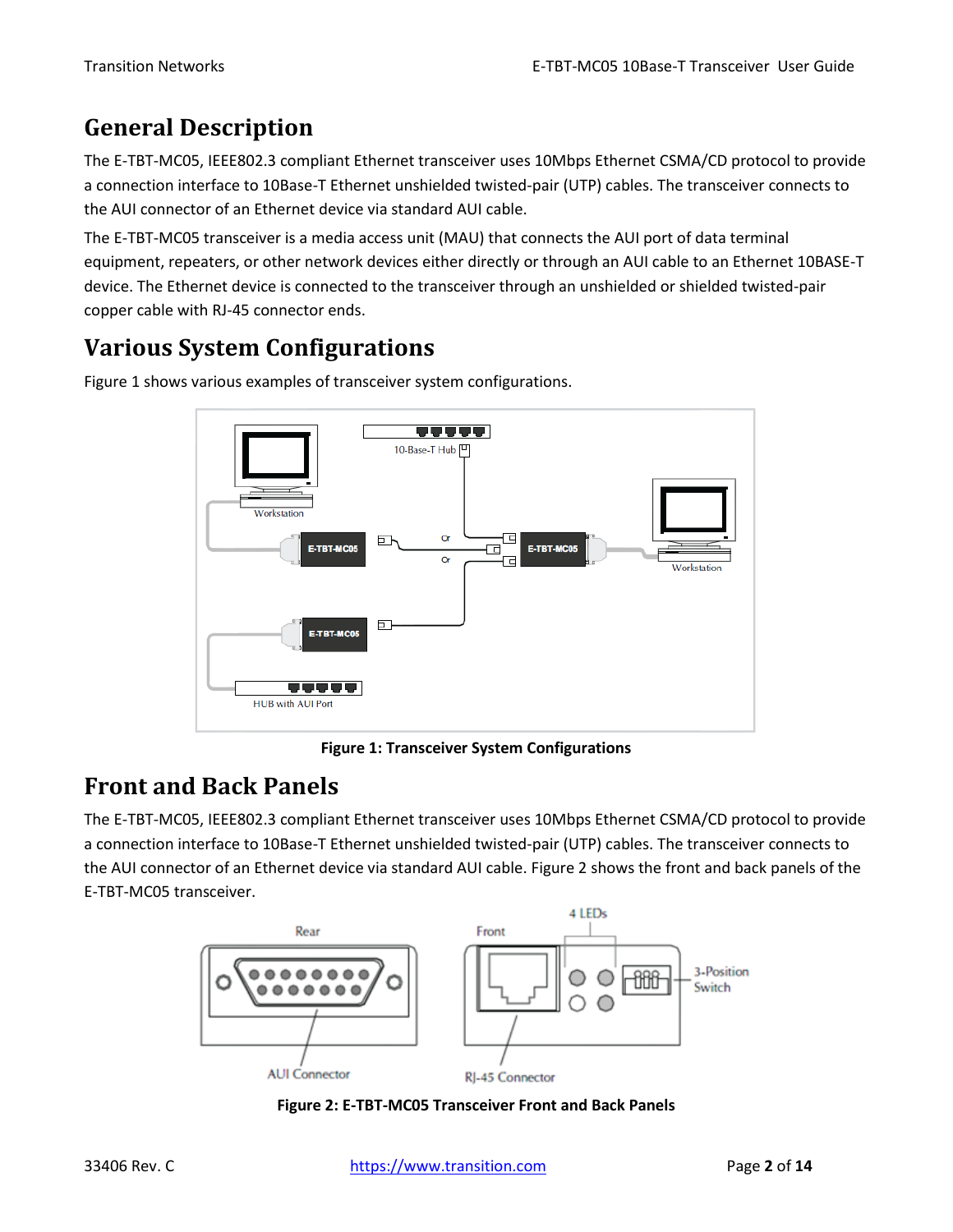## <span id="page-2-0"></span>**Dimensions**

Figure 3 shows the E-TBT-MC05 dimensions.



**Figure 3: E-TBT-MC05 Dimensions**

## <span id="page-2-1"></span>**Features**

- Provides a complete interface of the AUI to Ethernet UTP cable.
- Supports 10Mbps data transfer rates.
- Supports Carrier Sense Multiple Access/Collision Detection (CSMA/CD) contention protocol.
- Drives UTP cable segments up to 100 meters (328ft).
- Supports selectable link and SQE test functions.
- Supports direct connections to host AUI ports.
- Detects and corrects reverse polarity on the receiving pair of UTP cables.
- Provides four LEDs: Transmit (TX), Receive (RX), Collision, and Status.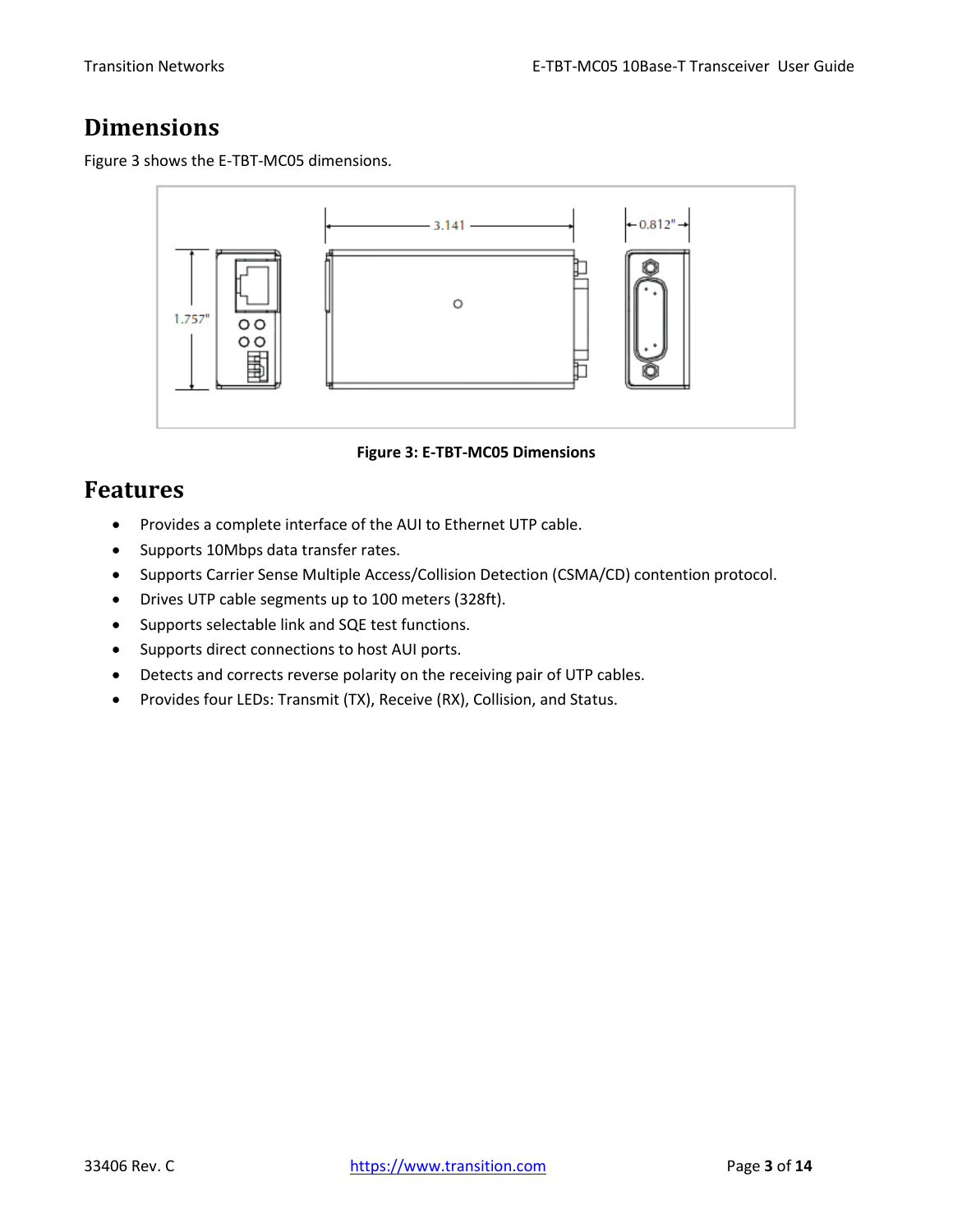# <span id="page-3-0"></span>**Connectors and Cables**

#### <span id="page-3-1"></span>**AUI Male Connector**

AUI D-sub 15-pin male connector accommodates AUI drop cables (50 meters max.). The AUI connector is used to connect the transceiver to the AUI port of an Ethernet device such as an Ethernet MAC controller, a repeater, or a hub via an AUI drop cable.

The AUI connector is shown in Figure 4. The AUI male connector pin assignments are show in Table 1.





**Table 1: AUI Male Connector Pinouts**

| Pin            | <b>Name</b>     | <b>Pairs</b> | Use                   |
|----------------|-----------------|--------------|-----------------------|
| 3              | DO+             | Transmit     | Data Out +            |
| 10             | DO-             | Pair         | Data Out -            |
| 11             | DO <sub>S</sub> |              | Data Out Shield       |
| 5              | $DI +$          | Receive      | Data In +             |
| 12             | DI-             | Pair         | Data In -             |
| 4              | DI S            |              | Data In Shield        |
| 7              | $CO +$          | Option       | Control Out +         |
| 15             | $CO -$          | Pair         | Control Out -         |
| 8              | CO <sub>S</sub> |              | <b>Control Shield</b> |
| $\overline{2}$ | $Cl +$          | Collision    | Control In +          |
| 9              | $Cl -$          | Pair         | Control In -          |
| $\mathbf{1}$   | CI <sub>S</sub> |              | <b>Control Shield</b> |
| 6              | VC              | Power        | Voltage Common        |
| 13             | VP              | Pair         | <b>Voltage Plus</b>   |
| 14             | Vs              |              | <b>Voltage Shield</b> |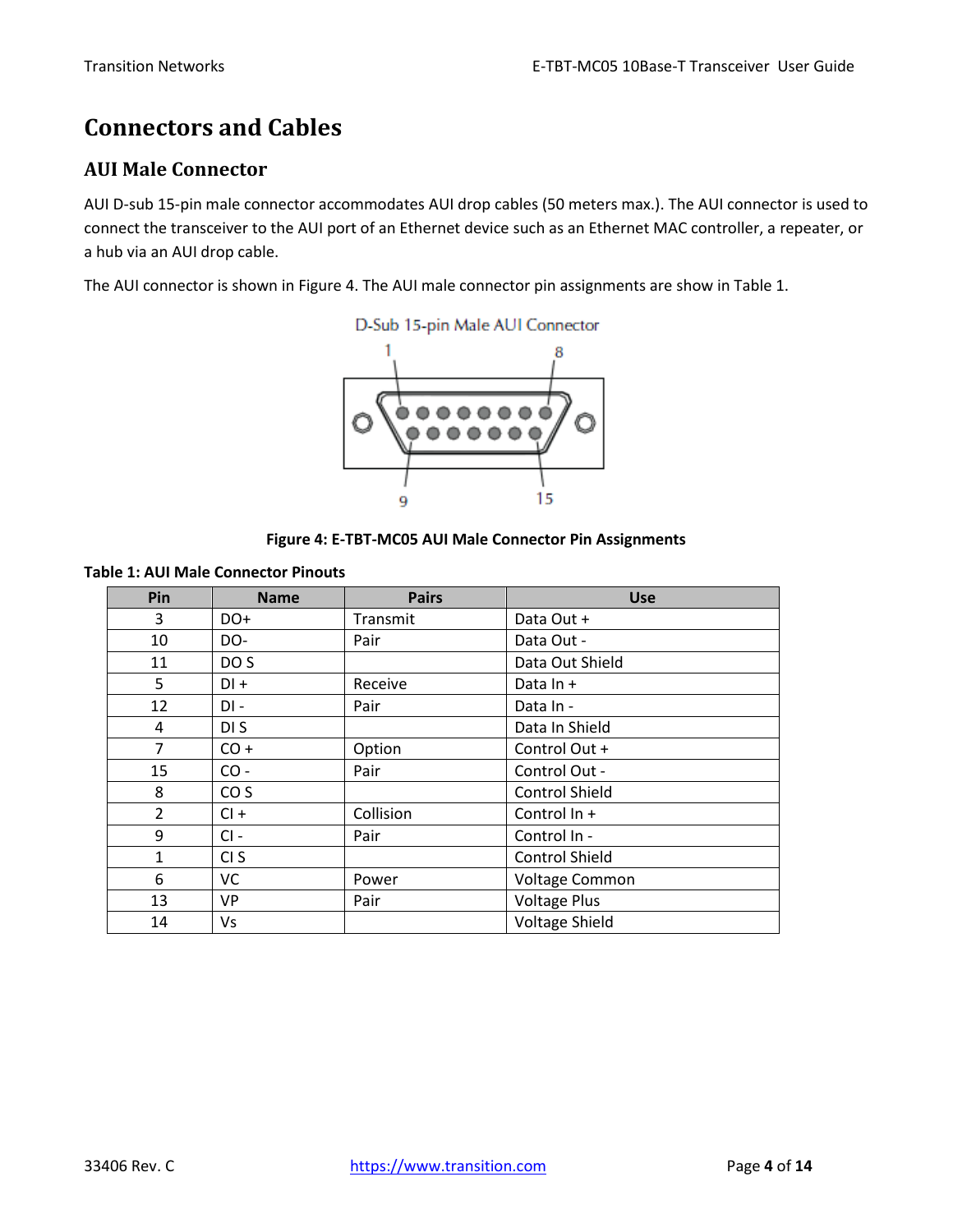### <span id="page-4-0"></span>**UTP Cable (RJ-45 Connector)**

The 10Base-T, RJ-45 out jack is used to connect a 10Base-T Ethernet device via a 2-pair UTP cable. (Use category 3, 4, or 5 UTP cable.) The length of the UTP cable can be up to 100m (328ft).

The RJ-45 connector pin configuration is shown in Figure 5. The pin assignments are show in the Table 2.



**Figure 5: RJ-45 Connector Pin Configuration**

#### **Table 2: RJ-45 Pin Assignments**

| Pin | <b>Out Jack Assignments</b> |
|-----|-----------------------------|
|     | Outgoing Data 1 (+)         |
| 2   | Outgoing Data 2 (-)         |
| 3   | Incoming Data $1 (+)$       |
|     | Not connected               |
|     | Not connected               |
| 6   | Incoming Data 2 (-)         |
|     | Not connected               |
|     | Not connected               |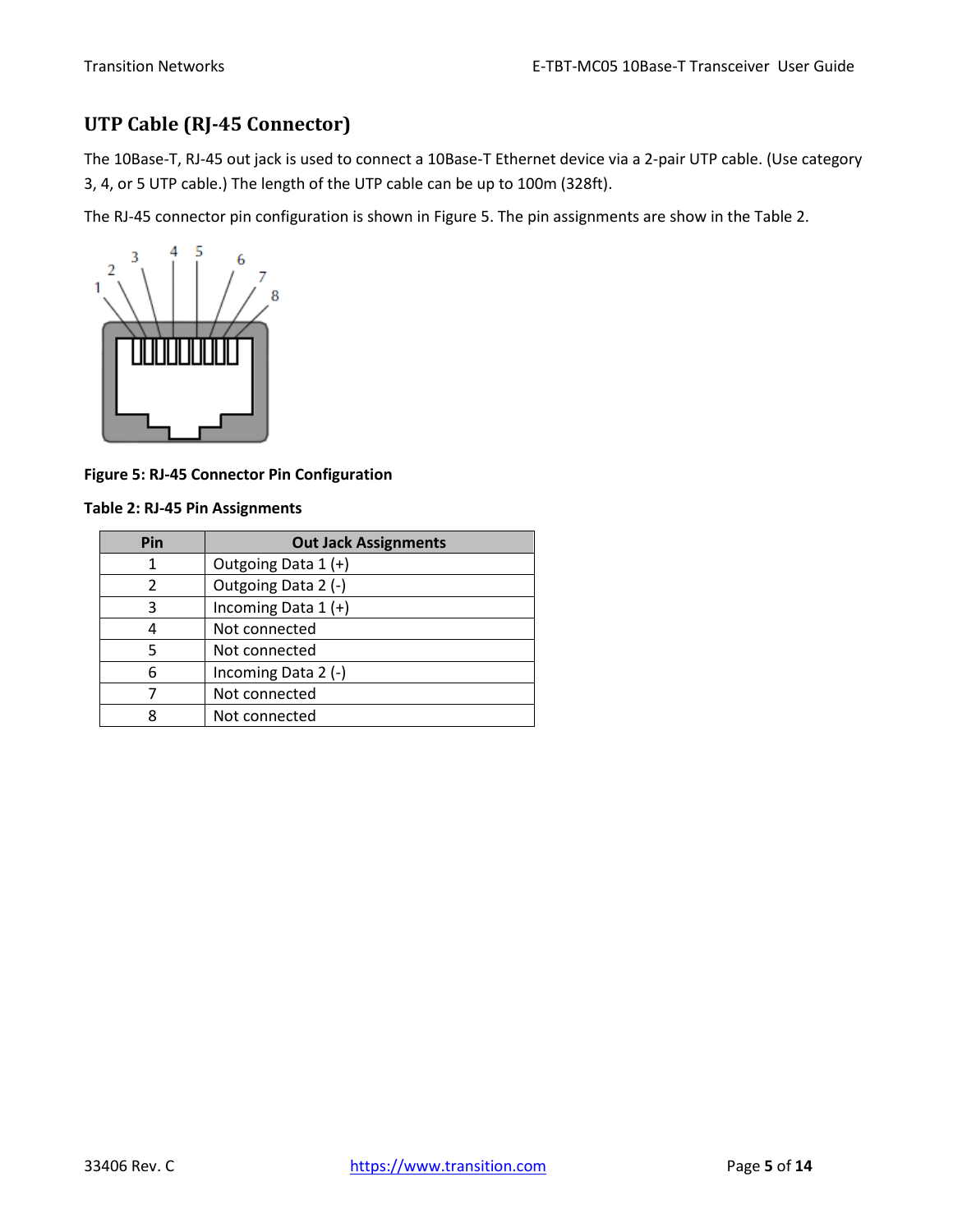### <span id="page-5-0"></span>**Wiring schemes for UTP cable and devices**

How to install the UTP cable is determined by the characteristics of the 10Base-T UTP port of the other device. The following shows some pinning examples:



**Note**: The device 10Base-T output jack is normally used to connect to another 10Base-T device. The vendor's 10Base-T device sometimes provides a crossover option to set the jack as an input jack for connecting to a 10Base-T Ethernet station.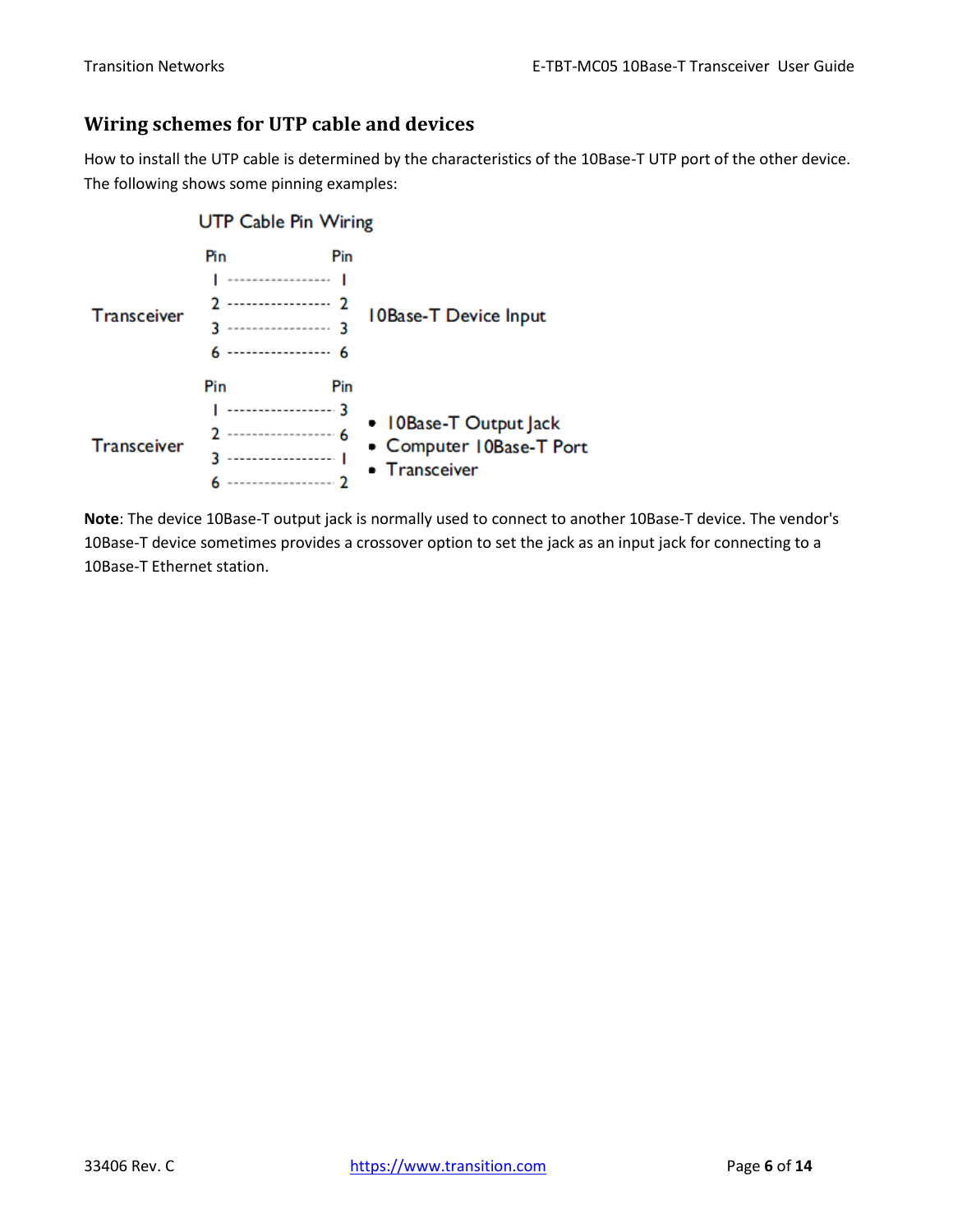## <span id="page-6-0"></span>**Installation**

### <span id="page-6-1"></span>**Switches**

The E-TBT-MC05 has a 3-position DIP switch. See Figure 6. Two of the switches provide options for enabling and disabling the SQE test and LINK test functions. Both test functions are Ethernet and 10Base-T standards.



**Figure 6: E-TBT-MC05 Three-Position DIP Switch**

The following describes the switch settings:

- **SW1** = SQE test: UP is enabled / DOWN is disabled
- **SW2** = Link test: UP is enabled / DOWN is disabled
- **SW3** = Duplex: UP is half / DOWN is full

### <span id="page-6-2"></span>**SQE Test**

The transceiver is shipped from the factory with the SQE test switch enabled. SQE (Signal Quality Error) is the IEEE term for collisions. Depending on the Ethernet device attached to the AUI connector, set the SW "1" to the DOWN position to disable the SQE test function or to the "UP" position to enable the test.

The SQE Test (heartbeat) is a means of detecting a transceiver's inability to detect collisions. Without this test, it would not be possible to determine if the collision detector is operating properly. The SQE test starts by generating a test signal on the collision pair from the transceiver (or its equivalent) following every transmission on the network. It does not generate any signals on the common medium.

Additionally, IEEE 802.3 specifications state that IEEE 802.3 compliant repeaters must not be attached to transceivers that generate the heartbeat.

### <span id="page-6-3"></span>**Link Test**

For UTP port connection, the E-TBT-MC05 implements the link integrity test functions as specified in the IEEE 802.3 10Based-T standard. The E-TBT-MC05 will transmit link test pulses to any UTP port after that port's transmitter is inactive for a range of 8 to 17 ms. These pulses are sent to confirm that a valid connection exists between the E-TBT-MC05 and its attached device.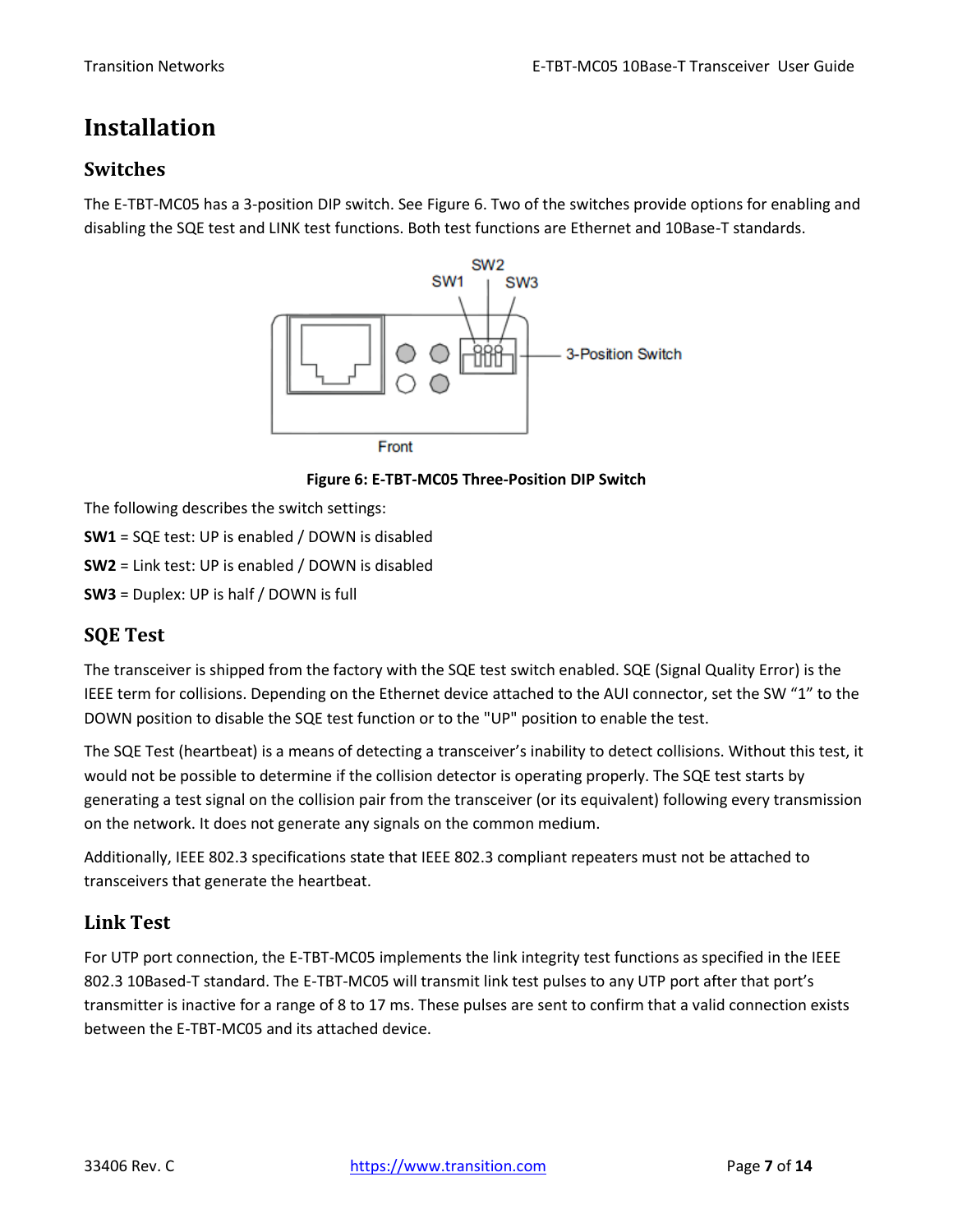### <span id="page-7-0"></span>**Connecting to a Device AUI Port**

The E-TBT-MC05 can connect to any Ethernet device with an AUI port. To connect to a device with an AUI port, an AUI cable or direct connection is required. See Figure 7.



**Figure 7: E-TBT-MC05 Connected to an AUI Device Port**

### <span id="page-7-1"></span>**Connecting to an RJ-45 Device Jack**

IMPORTANT: If the transceiver is attached to an Ethernet repeater, a10Base-T hub, or a wiring concentrator, the SQE test function should be disabled.

To connect the transceiver to a 10Base-T device via RJ-45 jacks, see Figure 8 and do the following:

- 1. Select an appropriate length UTP cable for the connection.
- 2. Connect one end of the UTP cable to the RJ-45 OUT jack of the transceiver.
- 3. Route the free end of the UTP cable to the area where the10Base-T device is located.
- 4. Connect the free end of the UTP cable to an RJ-45 IN jack on the 10Base-T device.



**Figure 8: E-TBT-MC05 Connected to a RJ-45 Device Jack**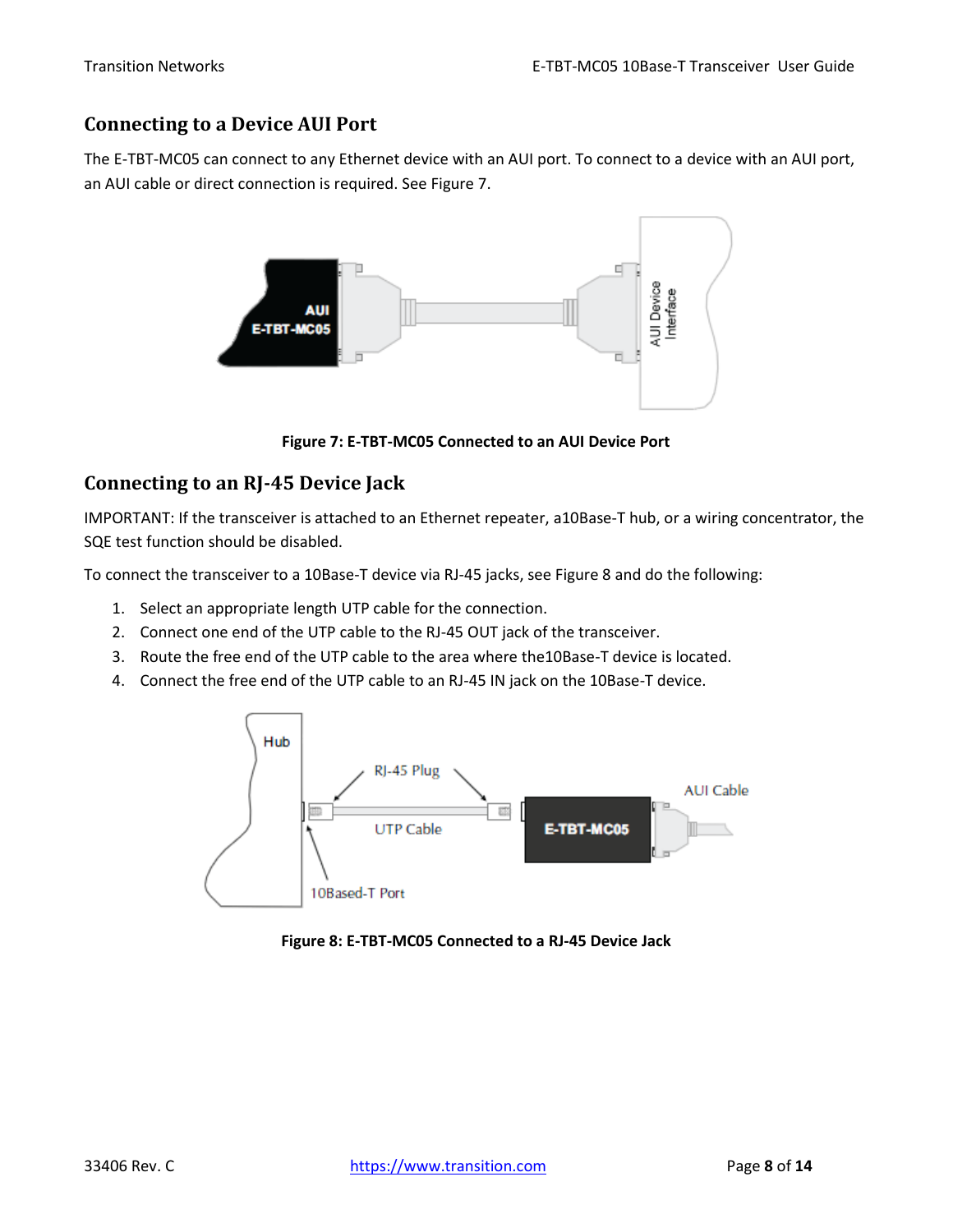# <span id="page-8-0"></span>**Operation**

### <span id="page-8-1"></span>**LEDs**

Figure 9 shows the E-TBT-MC05 LEDs:



**Figure 9: E-TBT-MC05 LEDs**

The E-TBT-MC05 LEDs display the operational status of the transceiver. The following table explains LED indications.

| <b>LED</b>    | <b>Description</b>                                                                                      |
|---------------|---------------------------------------------------------------------------------------------------------|
| Collision     | Blinks when detects a collision                                                                         |
| <b>Status</b> | ON Solid: UTP link established<br><b>Blinks: No UTP link</b><br>5-Blink pattern: UTP polarity reversal* |
| Transmit      | Blinks when transmitting data on the RJ-45 cable                                                        |
| Receive       | Blinks when receiving data on the RJ-45 cable                                                           |

\***Note**: The E-TBT-MC05 corrects reverse polarity on its receiving port UTP cable automatically.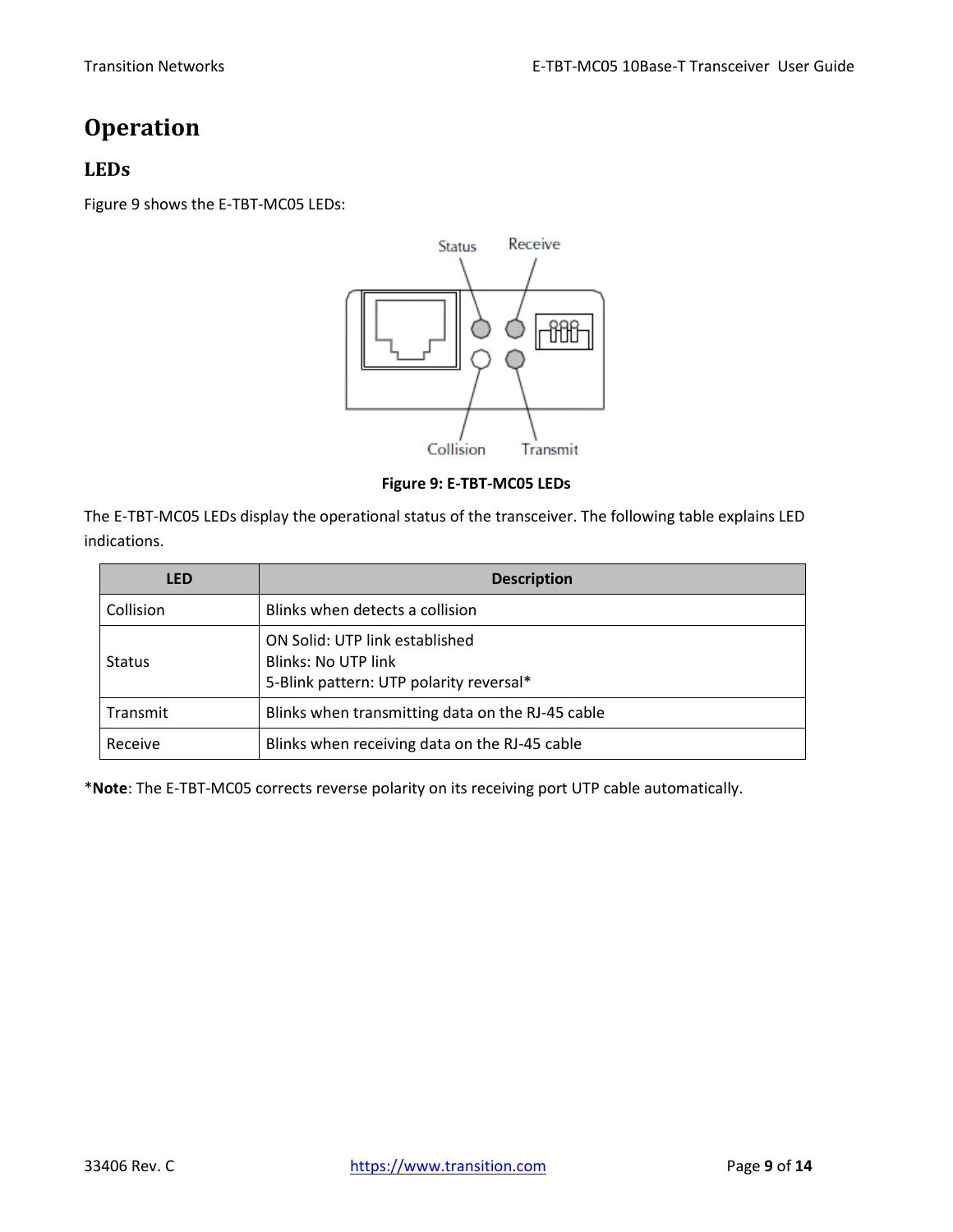# <span id="page-9-0"></span>**Technical Specifications**

For use with Transition Networks' Model E-TBT-MC05 or equivalent.

| <b>Standards</b>         | IEEE 802.3ab, IEEE 802.3                                                  |
|--------------------------|---------------------------------------------------------------------------|
| Data Rate                | 10 Mbps                                                                   |
| <b>Dimensions</b>        | 1.77" x 0.81" x 3.14" (44.96 mm x 20.57mm x 79.76mm)                      |
| Weight                   | 0.2 lbs. $(90.72 \text{ g})$ approximately                                |
| <b>Power Consumption</b> | Not to exceed 75 mA $@$ 12VDC                                             |
| Power Source             | AUI port, 500 mA @ 12VDC                                                  |
| <b>Operating Temp</b>    | 0 to 50°C (32°F to 122°F)                                                 |
| Storage Temp:            | $-25^{\circ}$ C to $+85^{\circ}$ C ( $-13^{\circ}$ F to $+185^{\circ}$ F) |
| Humidity:                | 5 to 95%, non-condensing                                                  |
| Altitude:                | 0 to 10,000 feet                                                          |
| MTBF:                    | 125,126 Bellcore hours. Calculated at 40C with a 10C temperature rise.    |
| Warranty                 | Lifetime                                                                  |

**Note**: The information in this user guide is subject to change. For current information on the E-TBT-MC05 Transceiver, view the online user guide at: [https://www.transition.com/.](https://www.transition.com/)

IMPORTANT Copper based media ports: e.g., Twisted Pair (TP) Ethernet, USB, RS232, RS422, RS485, DS1, DS3, Video Coax, etc. are intended connecting to intrabuilding (inside plant) link segments, not subject to lightening transients or power faults. Copper based media ports: e.g., Twisted Pair (TP) Ethernet, USB, RS232, RS422, RS485, DS1, DS3, Video Coax, etc. are NOT for connecting inter-building (outside plant) link segments that are subject to lightening transients or power faults. Failure to observe this notice could result in damage to equipment.

# <span id="page-9-1"></span>**Cable Specifications**

The physical characteristics of the media cable must meet or exceed IEEE 802.3 specifications.

### <span id="page-9-2"></span>**Copper Cables**

Category 3: (*minimum requirement*) Gauge 24 to 22 AWG Attenuation 11.5 dB/100m @ 5-10 MHz Maximum cable distance: 100 m Category 5: (*recommended*) Gauge 24 to 22 AWG Attenuation 22.0 dB/100m @ 100 MHz Maximum cable distance: 100 m • Straight-through or crossover twisted-pair cable may be used.

- Shielded (STP) or unshielded (UTP) twisted-pair cable may be used.
- Pins 1&2 and 3&6 are the two active pairs in an Ethernet network .
- RJ-45 Pin-out: Pin  $1 = TD +$ , Pin  $2 = TD -$ , Pin  $3 = RD +$ , Pin  $6 = RD -$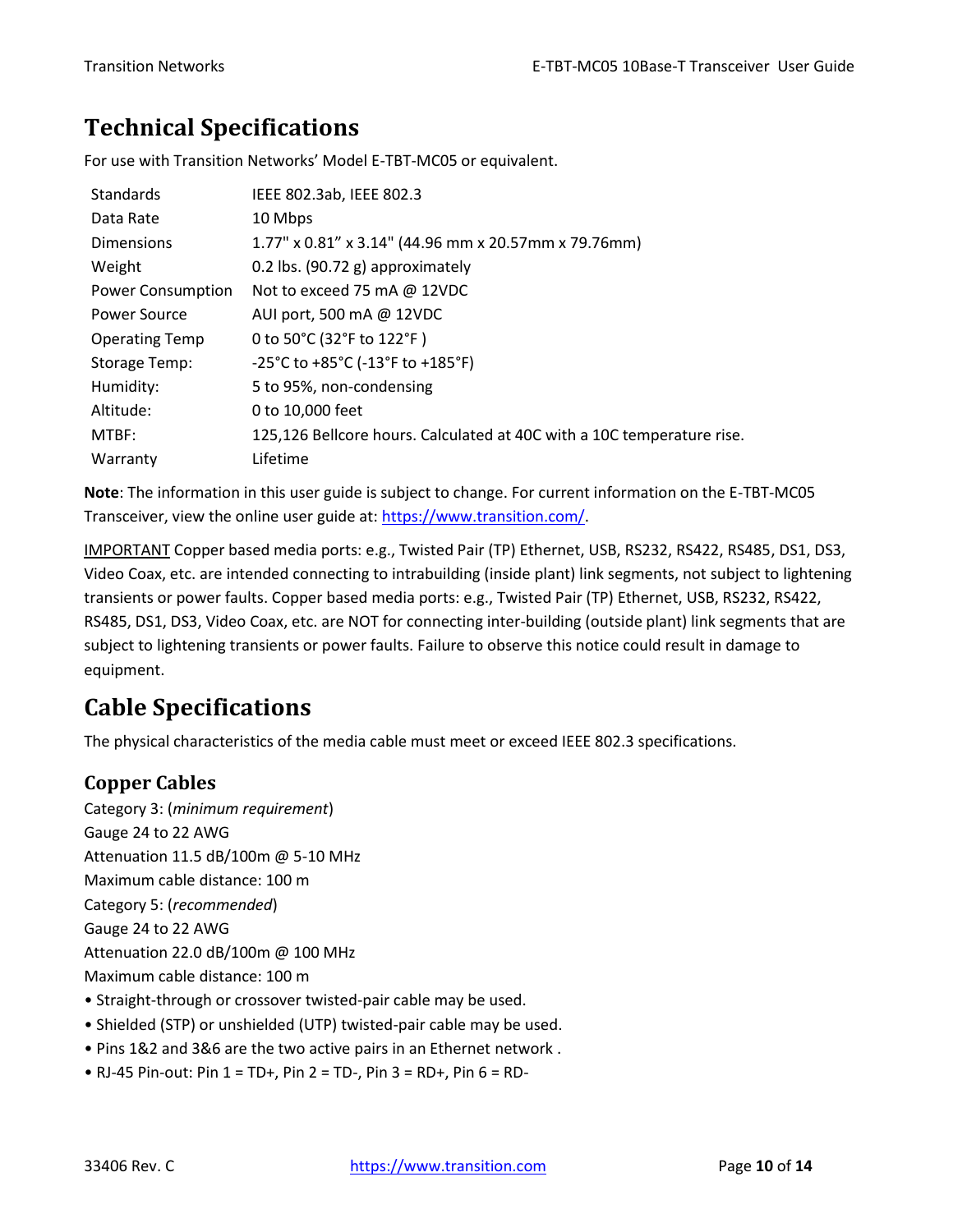• Use only dedicated wire pairs for the active pins: (e.g., blue/white & white/blue, orange/white & white/orange, etc.)

• Do not use flat or silver satin wire.

## <span id="page-10-0"></span>**Troubleshooting**

If the transceiver fails, determine the answer to the following questions:

1. Is the status LED flashing?

NO

- Verify that the AUI device is turned ON.
- Verify that the AUI cable from the transceiver to the AUI device port is installed properly.
- Contact Tech Support; see Contact Us below.

YES

```
• Go to step 2.
```
2. Is the RX LED flashing (receiving data)?

NO

- Is the LED ON Solid?
- Check twisted pair cable for proper connection
- Contact Tech Support; see Contact Us below.

Yes

Go to step 3.

3. Is the TX LED ON?

NO

- Check twisted pair cable for proper connection.
- Is the LED flashing (transmitting data)?
- Restart the hardware to force re-initialization.
- Contact Tech Support; see Contact Us below.

Yes

• Contact Tech Support; see Contact Us below.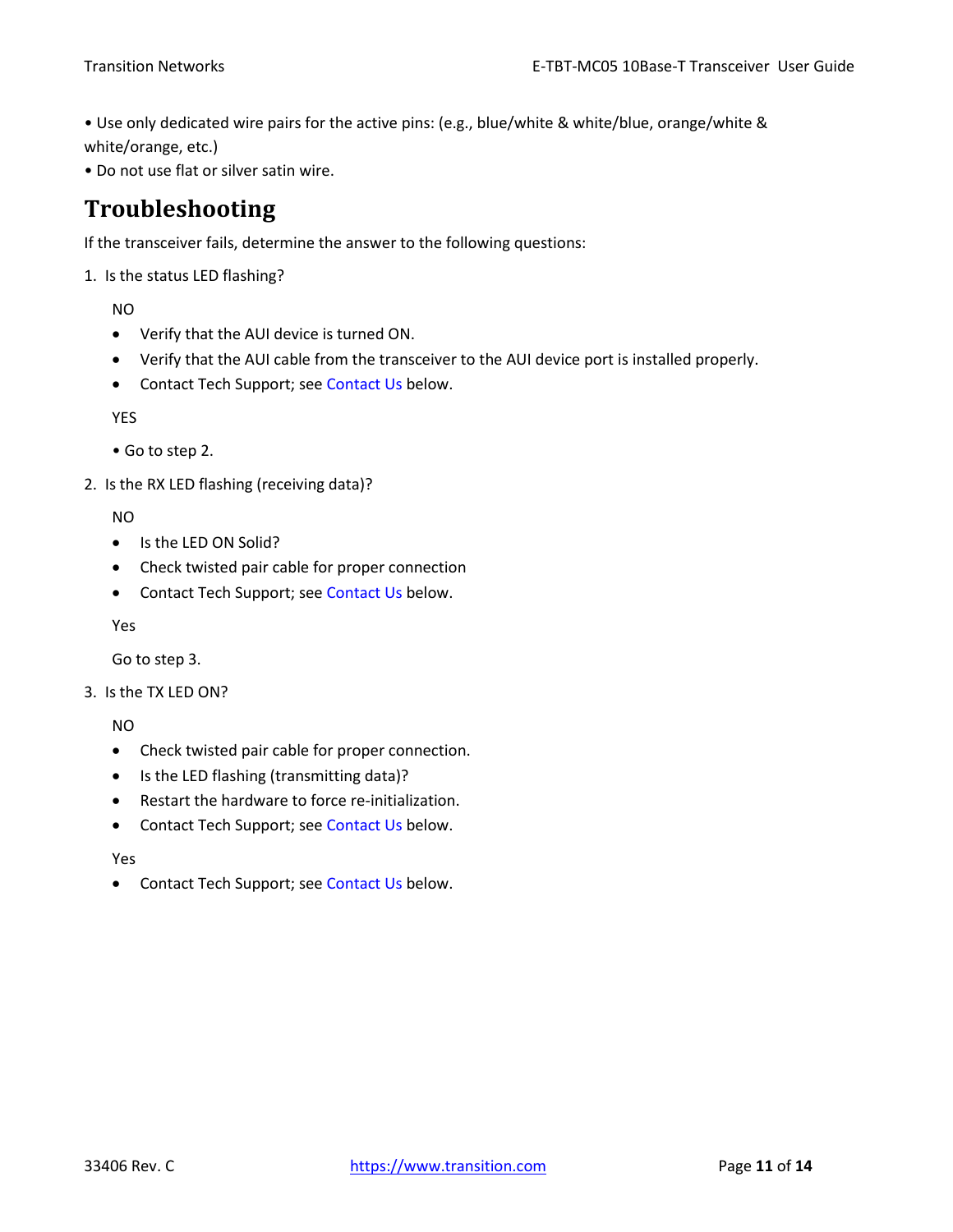## <span id="page-11-0"></span>**Contact Us**

#### <span id="page-11-1"></span>**Technical Support**

Technical support is available 24-hours a day US and Canada: 1-800-260-1312 International: 00-1-952-941-7600

#### **Main Office**

tel: +1.952.941.7600 | toll free: 1.800.526.9267 | fax: 952.941.2322 [sales@transition.com](mailto:sales@transition.com) | [techsupport@transition.com](mailto:techsupport@transition.com) | [customerservice@transition.com](mailto:customerservice@transition.com) **Address**

Transition Networks 10900 Red Circle Drive Minnetonka, MN 55343, U.S.A.

**Firmware**: Keep your products up to date by downloading the latest firmware. You must log in or create an account to download firmware. For further assistance contact us at +1.952.358.3601, 1.800.260.1312, or at [techsupport@transition.com.](mailto:techsupport@transition.com)

## <span id="page-11-2"></span>**Declaration of Conformity**

|                                      | <b>Declaration of Conformity</b>                                                                                                                   |
|--------------------------------------|----------------------------------------------------------------------------------------------------------------------------------------------------|
|                                      | Transition Networks, Inc.<br>Manufacture's Name                                                                                                    |
|                                      | 10900 Red Circle Drive, Minnetonka, Minnesota 55343 U.S.A.<br>Manufacture's Address                                                                |
|                                      | Declares that the products:<br><b>E-TBT-MC05</b>                                                                                                   |
|                                      | <b>Conforms to the following Product Regulations:</b>                                                                                              |
|                                      | FCC Part 15 Class A, EN 55032:2012, EN 55024:2010                                                                                                  |
|                                      | Directive 2014/30/EU. Directive 2015/863/EU                                                                                                        |
|                                      | Low-Voltage Directive 2014/35/EU                                                                                                                   |
|                                      | IEC /EN 60950-1:2006+A2:2013<br>2011/65/EU EN 50581:2012<br>With the technical construction on file at the above address, this product carries the |
|                                      | <b>CE Mark</b>                                                                                                                                     |
|                                      | I, the undersigned, hereby declare that the equipment specified above conforms to the above Directive(s) and Standards(s).                         |
| Minnetonka, Minnesota<br>Apr 20,2020 | Stephen anderson                                                                                                                                   |
| Place<br>Date                        | Signature                                                                                                                                          |
|                                      | Vice President of Engineering<br>Stephen Anderson<br><b>Full Name</b><br>Position<br>28141B                                                        |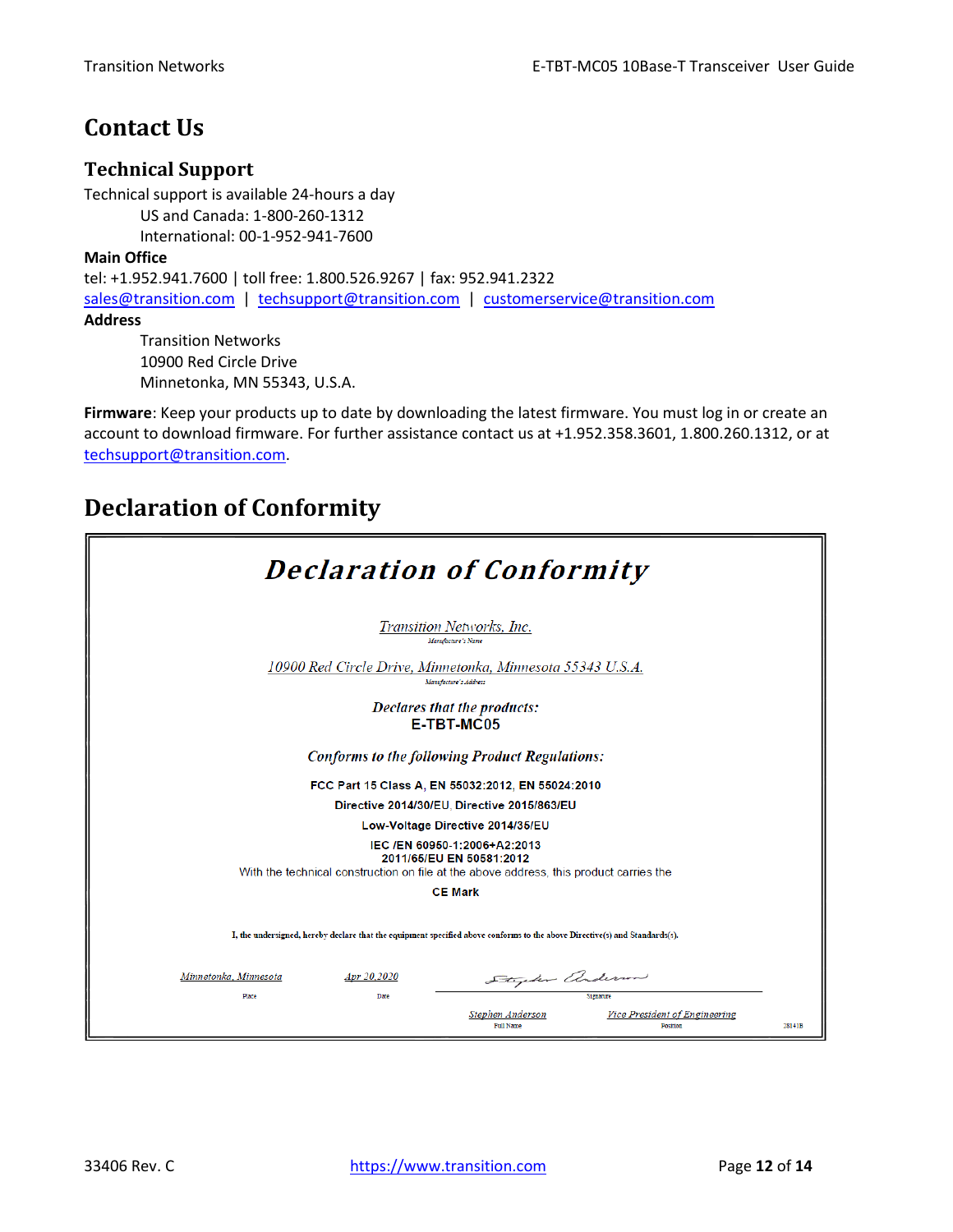# <span id="page-12-0"></span>**Compliance Information**

#### **CE Mark**

#### **FCC regulations**

This equipment has been tested and found to comply with the limits for a Class A&B digital device, pursuant to part 15 of the FCC rules. These limits are designed to provide reasonable protection against harmful interference when the equipment is operated in a commercial environment. This equipment generates, uses, and can radiate radio frequency energy and, if not installed and used in accordance with the instruction manual, may cause harmful interference to radio communications.

Operation of this equipment in a residential area is likely to cause harmful interference, in which case the user will be required to correct the interference at the user's own expense.

#### **Canadian regulations**

This digital apparatus does not exceed the Class A&B limits for radio noise for digital apparatus set out on the radio interference regulations of the Canadian Department of Communications.

Le présent appareil numérique n'émet pas de bruits radioélectriques dépassant les limites applicables aux appareils numériques de la Class A&B prescrites dans le Règlement sur le brouillage radioélectrique édicté par le ministère des Communications du Canada.

#### **European Regulations**

#### **Warning**

This is a Class A product. In a domestic environment this product may cause radio interference in which case the user may be required to take adequate measures.

#### **Achtung !**

Dieses ist ein Gerät der Funkstörgrenzwertklasse A. In Wohnbereichen können bei Betrieb dieses Gerätes Rundfunkstörungen auftreten. In diesem Fäll ist der Benutzer für Gegenmaßnahmen verantwortlich.

#### **Attention !**

Ceci est un produit de Classe A. Dans un environment domestique, ce produit risque de créer des interférences radioélectriques, il appartiendra alors à l'utilsateur de prende les measures spécifiques appropriées.



In accordance with European Union Directive 2002/96/EC of the European Parliament and of the Council of 27 January 2003, Transition Networks will accept post usage returns of this product for proper disposal. The contact information for this activity can be found in the 'Contact Us' portion of this document.



**CAUTION**: RJ connectors are NOT INTENDED FOR CONNECTION TO THE PUBLIC TELEPHONE NETWORK. Failure to observe this caution could result in damage to the public telephone network.

Der Anschluss dieses Gerätes an ein öffentlickes Telekommunikationsnetz in den EGMitgliedstaaten verstösst gegen die jeweligen einzelstaatlichen Gesetze zur Anwendung der Richtlinie 91/263/EWG zur Angleichung der Rechtsvorschriften der Mitgliedstaaten über Telekommunikationsendeinrichtungen einschliesslich der gegenseitigen Anerkennung ihrer Konformität.